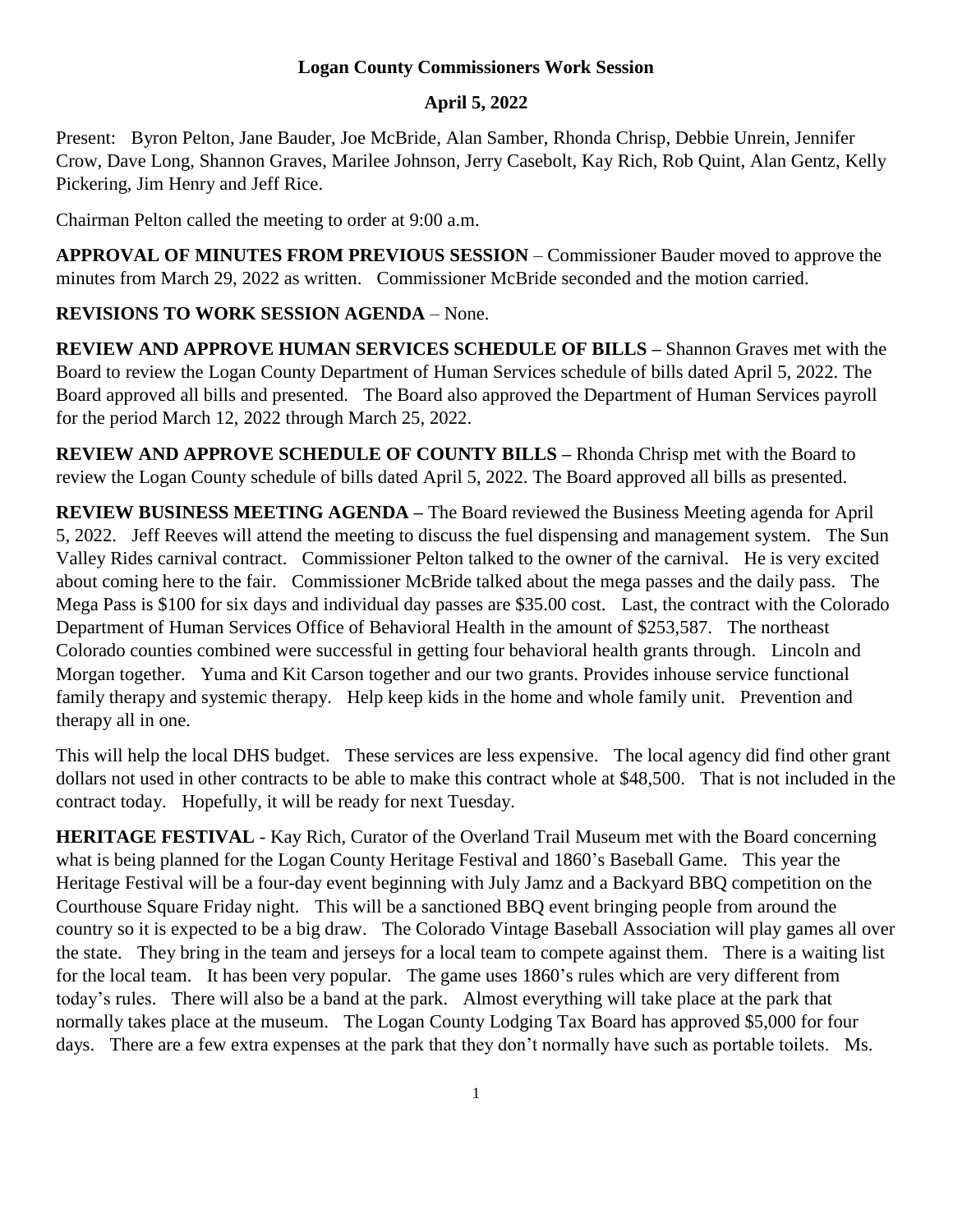Rich noted that they are asking for the \$1,500 that the county budgets every year to help with expenses. The Board agreed to fund the Heritage Festival in the amount of \$1,500.

**FEMA** – Rob Quint met with the Board concerning a letter from FEMA. The letter refers to the National Flood Insurance Program Probation Proceeding – The Department of Homeland Security's Federal Emergency Management Agency (FEMA) informed Logan County that is has been placed on probation with the National Flood Insurance Program (NFIP) effective March 30, 2022. Placement on probation is a formal notice to the community that the local floodplain management program is not compliant with the criteria of the NFIP and is the first step in the process to suspend the community's participation in the NFIP. The failure of the community to adequately administer and enforce its local floodplain management program in compliance with the minimum criteria of the NFIPresults in exposure of people and property to flood risk, increases life and safety hazards and economic damages, and increases the liability to the NFIP and to the nation's taxpayers During the probationary period, flood insurance coverage will remain available within Logan County. However, pursuant to C.F.R.xx 59.24(b), a \$50 surcharge will be added to the premium of each new and renewed flood insurance policy sold within the community for at least one-year from the effective date of probation.

The county has six months to get a plan of action in place. If they (FEMA) can see that progress is being made on the plan in 5-6 months, they can step in and reevaluate and/or extend the probation. The county has a draft plan that was given to FEMA but they were told that the plan needs much more detail to it.

Commissioner McBride asked about private flood insurance options. There are other flood insurance options besides the FEMA NFIP. He asked who would be an expert to consult with if the county were to "step out" of the FEMA NFIP program. Commissioner Bauder is concerned that the county would no longer be eligible for federal money. In her research of potential grants, she has found that it is important to be eligible for federal funds. FEMA's stance is that there are plenty of private flood insurance plans available.

FEMA has shown the county that even the slightest  $1/10<sup>th</sup>$  of an inch in elevation would not be acceptable. The one-foot of "freeboard" that was adopted by the county as a requirement in 1976 has now been adopted by the state as well.

Commissioner McBride will look for a contact for flood insurance other than the NFIP. Rob Quint was asked if the county's plan could be ready in a couple of months. He thought that it could be ready. The home that FEMA suggested that the solution was to fill in the basement is not exactly resolved but there are finally several options. There may still need to be action taken on the property. A variance was granted by the Board of Adjustment for that property that should not have been granted .

Alan Gentz and Kelly Pickering joined the meeting. Rob Quint has been working with FEMA on Alan Gentz' building (the old gas station on S. Hwy 6). They are getting a surveyor to come out to shoot flood elevations. They may not have to do anything or may have to "bring it up four feet." If they have to bring it up, any amount is not feasible for the building. The community does not want the gas station taken down. The other option is getting the building appraised. If it appraises for more than 50% they will be fine. Mr. Pickering stated that other cities and counties are looking at this law differently. In the City of Sterling if you are adding more than 50% more square footage, then you have to abide by the (flood plain) rules. If you are not adding more than 50% then you do not have to abide by the flood plain rules. They believe that an appraisal is the best way to determine the market value. Pickering called the City of Ft. Morgan also. They are operating under the same understanding that it is 50% of square footage also.